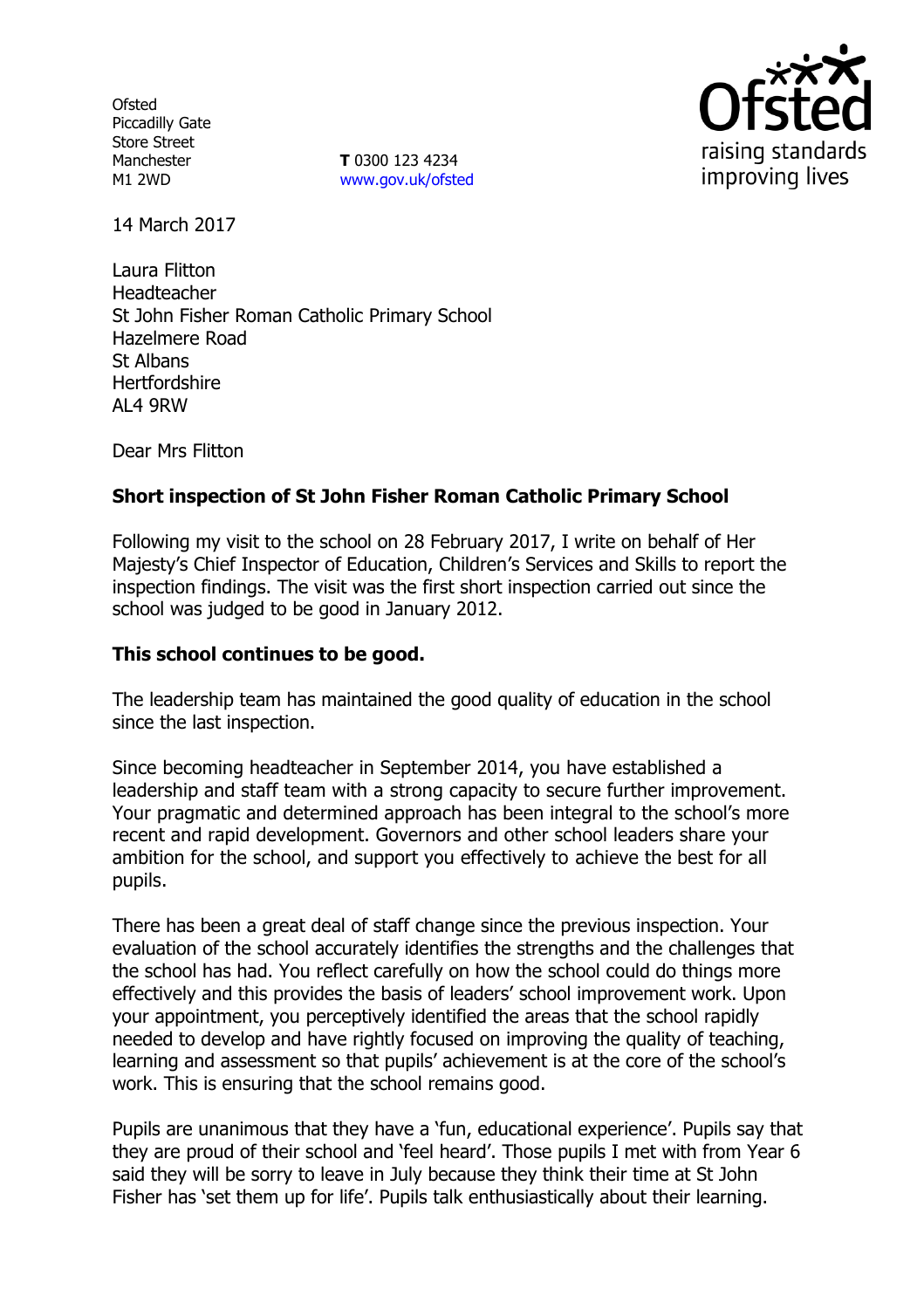

They demonstrate good, positive learning attitudes that they maturely link to their learning for life skills. For example, they clearly explained what it means to fall into the 'learning pit'. Pupils said thinking about this image when you are stuck 'helps you to think about how to do things that challenge you, but this is in life too, not just in your school work'.

The previous inspection identified that the school needed to increase the amount of good and outstanding teaching. You have worked successfully, in partnership with the local authority, and with additional support from the Spiral Partnership Trust. While there is more to do to improve teaching, you have successfully maintained the effective teaching seen at the time of the last inspection, and achieved this through a period of change and turbulence in staffing. Teachers and subject leaders value the external support, as well as the high-quality guidance that you and your assistant headteachers provide.

Another area to develop from the previous inspection was to raise the achievement of all pupils, especially the most able. Together, alongside your two assistant headteachers, you have frequent meetings with teachers to discuss the learning of each pupil, including those pupils who are most able. Most-able pupils are given work that encourages them to apply their skills in order to broaden and deepen their knowledge and understanding, particularly in reading, writing and mathematics. These pupils talk enthusiastically about the 'amazing, fabulous or outstanding' levels of challenge they face in lessons. They said, 'The challenges are not easy because you have to think about what you have learned before and use it, sometimes in a different way.'

Outcomes in both key stage 1 and 2 in 2016 reflect the success of your work with the most able pupils. In key stage 1, the number of most able pupils who demonstrated a greater depth of learning in reading, writing and mathematics was above the national average. In key stage 2, the proportion of pupils who achieved the high standard for combined reading and mathematics results was above the national average. Additionally, those pupils achieving a high standard in writing was in line with the national average. This means that most able pupils, when leaving St John Fisher, are well prepared for the next stage of their education.

Governors support and challenge the school effectively. This helps leaders to reflect on their work and contributes to successful school improvement. However, some governors do not maintain their strategic oversight and occasionally become too immersed in the operational working of the school. Leaders acknowledge that some of these activities are not appropriate for school governors and that this is an area for improvement.

Most parents have welcomed the changes that have taken place at the school and they share pupils' and staff's enthusiasm for the school's work and its future. One parent said, 'This school has made significant progress over the last couple years and will continue to do so.' Another parent encapsulated the views of others, saying, 'There is a wonderful atmosphere and community at St John Fisher, a nurturing environment which allows the children to grow at their own pace. Most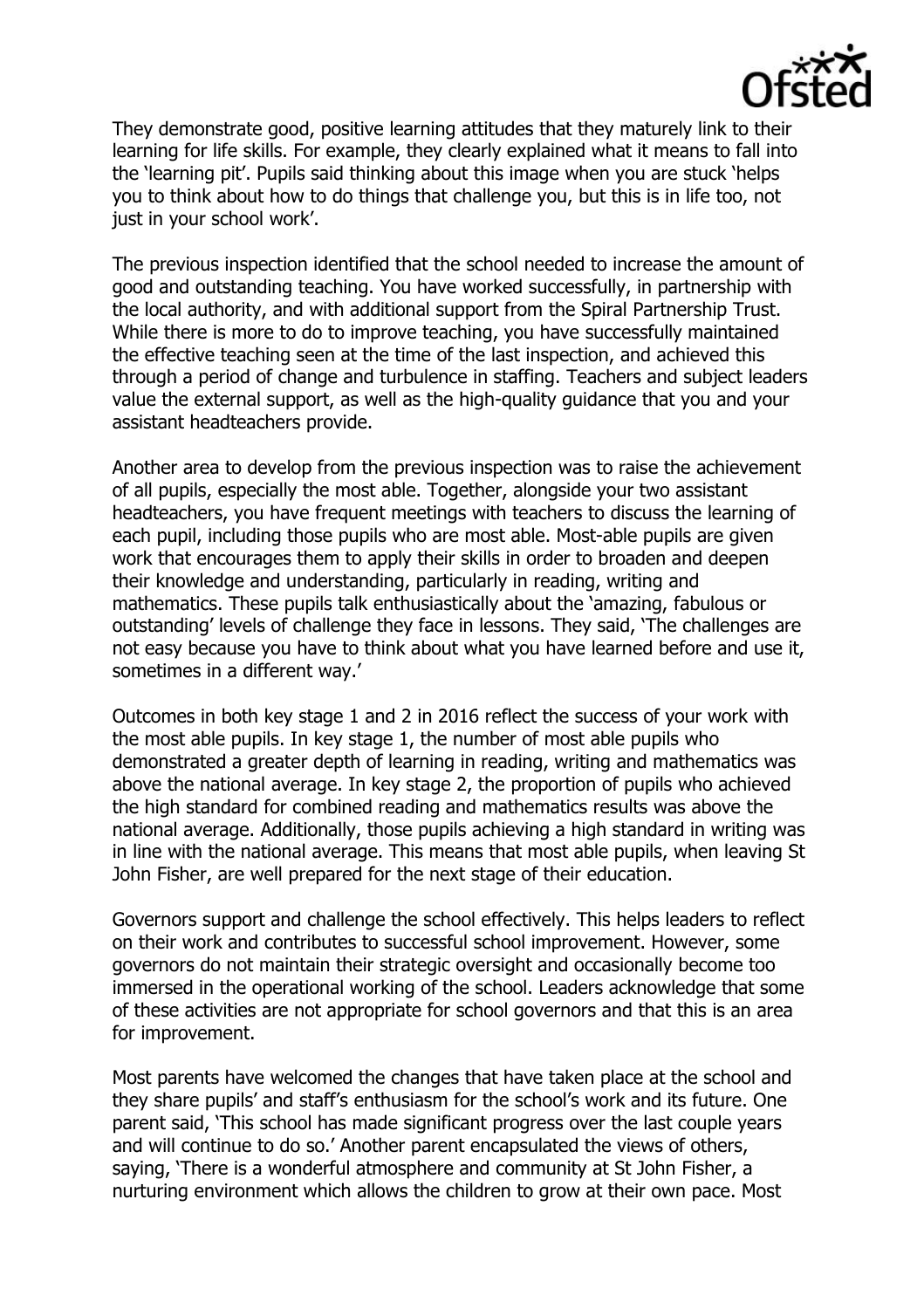

important of all, children are happy at school, love their teachers and are proud of their achievements. We couldn't ask for more than that!'

# **Safeguarding is effective.**

The leadership team has ensured that all safeguarding arrangements are fit for purpose.

A culture of safeguarding, safety and welfare is embedded throughout the school. You have reviewed the systems in place and have ensured that policy, practice and procedure meet all statutory requirements, including all required checks when recruiting staff. Leaders, along with the governing body, make sure that these arrangements are rigorous and are meticulously maintained. You ensure that all staff are well trained and understand their responsibilities for reporting concerns, which are carefully recorded and followed up scrupulously. All records are detailed, thorough and of high quality; this includes records relating to behaviour incidents and exclusions. Where necessary, leaders work diligently with external agencies to safeguard children's welfare. You have also made sure that all staff understand the government's 'Prevent' duty, intended to counter the risks of radicalisation. Effective training ensures that all staff have an in-depth knowledge and understanding of their accountability to safeguard and care for all pupils at St John Fisher.

All the pupils who spoke with me said that they feel safe in school and know what to do if they have a worry or concern. They have an astute understanding of how to keep themselves safe both in and outside of school. Pupils told me that they think that behaviour in school has improved considerably. They explain that this is because of the introduction of the 'behaviour diamond' and the 'Behaviour Bees'. Pupils said that everyone knows the rules and follows them because they understand the consequences and do not want to lose their privileges. Pupils demonstrate an in-depth understanding of types of bullying, explaining that it is when there is 'intent to hurt'. They heed the messages from the 'internet safety days' and their lessons about e-safety.

# **Inspection findings**

■ The first line of enquiry for this inspection was to focus on how leaders have sustained effective teaching and learning across the school. Upon your appointment, you very quickly reviewed the provision in the school and, as a priority, worked on ensuring that all new teachers to the school were effective. You and your leaders give good, timely and precise advice that helps teachers to improve. However, you have not been reticent about managing underperformance, and have a very accurate, realistic view of the quality of teaching and learning across the school. You recognise the strengths in the teaching, but equally you are also aware that there are some inconsistencies. You know that more needs to be done to make sure that good practice is shared across the school so that teaching is unfailingly of the high quality you expect.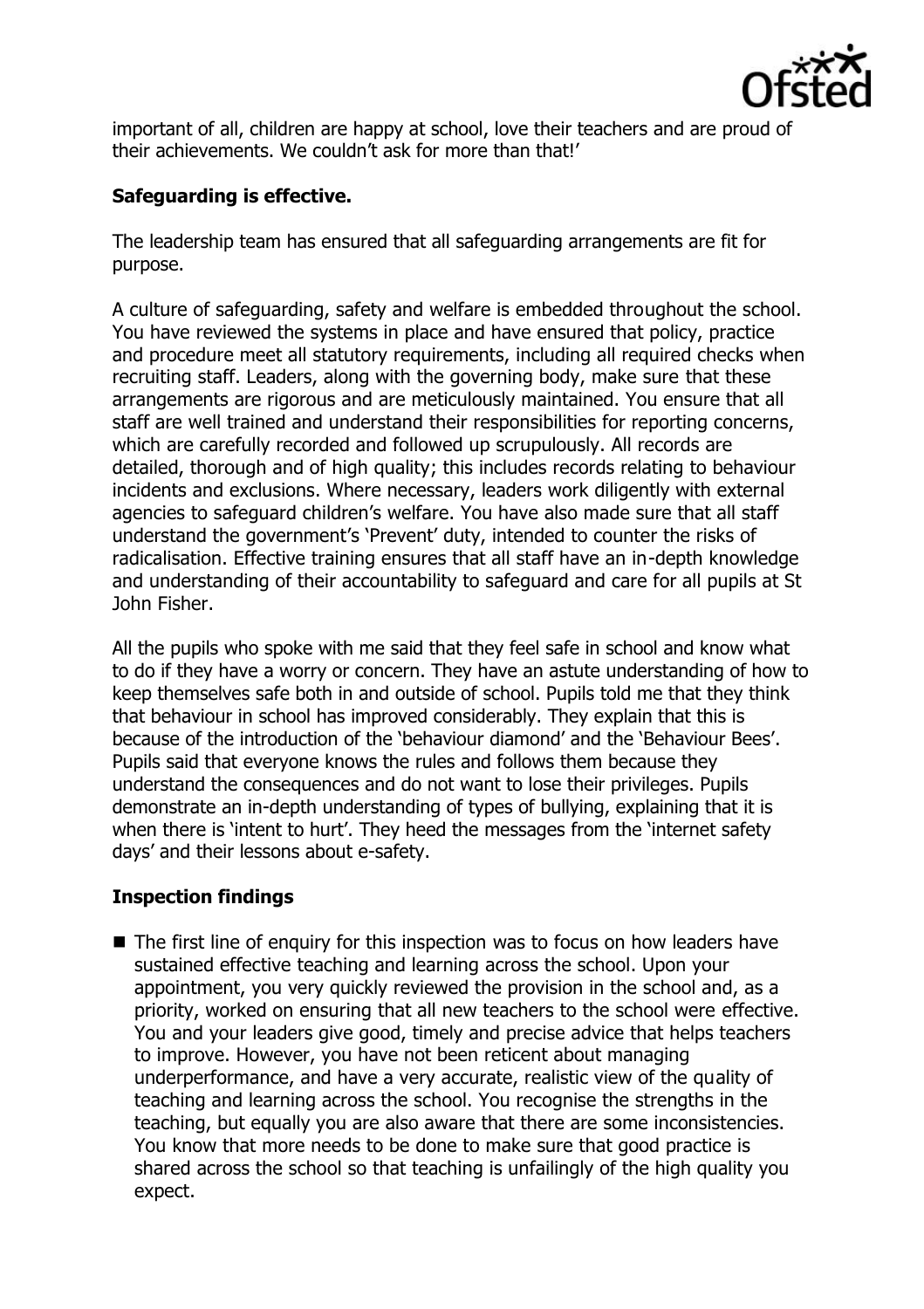

- Another line of enquiry explored during this inspection was about how pupils who have special educational needs and/or disabilities are identified and if the provision in place sufficiently meets their varying needs.
- The special educational needs leader has worked hard to successfully implement effective systems and to work with external agencies and other specialists delivering services such as play therapy, speech and language therapy and behaviour support. Pupils' needs are identified precisely and plans are tightly focused around pupils' 'one-page profiles'. Parents are involved every step of the way and make regular contributions to pupils' targets. Teachers take ownership of these pupils and deploy teaching assistants to provide the right levels of support and challenge in small-group sessions and to individuals. Consequently, pupils who have special educational needs and/or disabilities are now making good progress from their various starting points.
- An additional aspect considered during the inspection was how leaders ensure that disadvantaged pupils make good progress from their starting points. The small number of disadvantaged pupils, including the most able disadvantaged pupils, make good progress. A very small proportion of these pupils also have special educational needs and/or disabilities. You and the governors make sure that the funding you receive for disadvantaged pupils is spent wisely and is always focused on pupils' achievement and personal development. You regularly review the support in place for disadvantaged pupils and flexibly adapt the provision to accurately meet their needs.
- During the inspection, I focused on seeing if the progress that pupils make in both mathematics and writing is improving across the school. Prior to my visit, you and other leaders had already identified this as an urgent area to improve and have been working relentlessly to improve progress in reading and writing.
- Staff training and support in both of these areas is having a real impact and pupils' achievement in both mathematics and writing is improving across the school. An increasing proportion of pupils are working at age-related expectations for both mathematics and writing. This reflects improving rates of progress from pupils' starting points in all year groups.
- The final line of enquiry was linked to the attendance of your vulnerable pupils, including disadvantaged pupils and those pupils who have special educational needs and/or disabilities. Focused work by school leaders is successfully reducing the number of persistent absences and ensuring that the most vulnerable pupils are in school every day. Pupils enjoy attending school and you work hard to make sure that parents understand the importance of sending their children to school every day. As a result, published attendance information in 2016 shows that the school's attendance is above the national average, and the rate of persistent absenteeism is below the national average.

#### **Next steps for the school**

Leaders and those responsible for governance should ensure that they continue:

 $\blacksquare$  to strengthen the strategic work of the governing body by ensuring that all